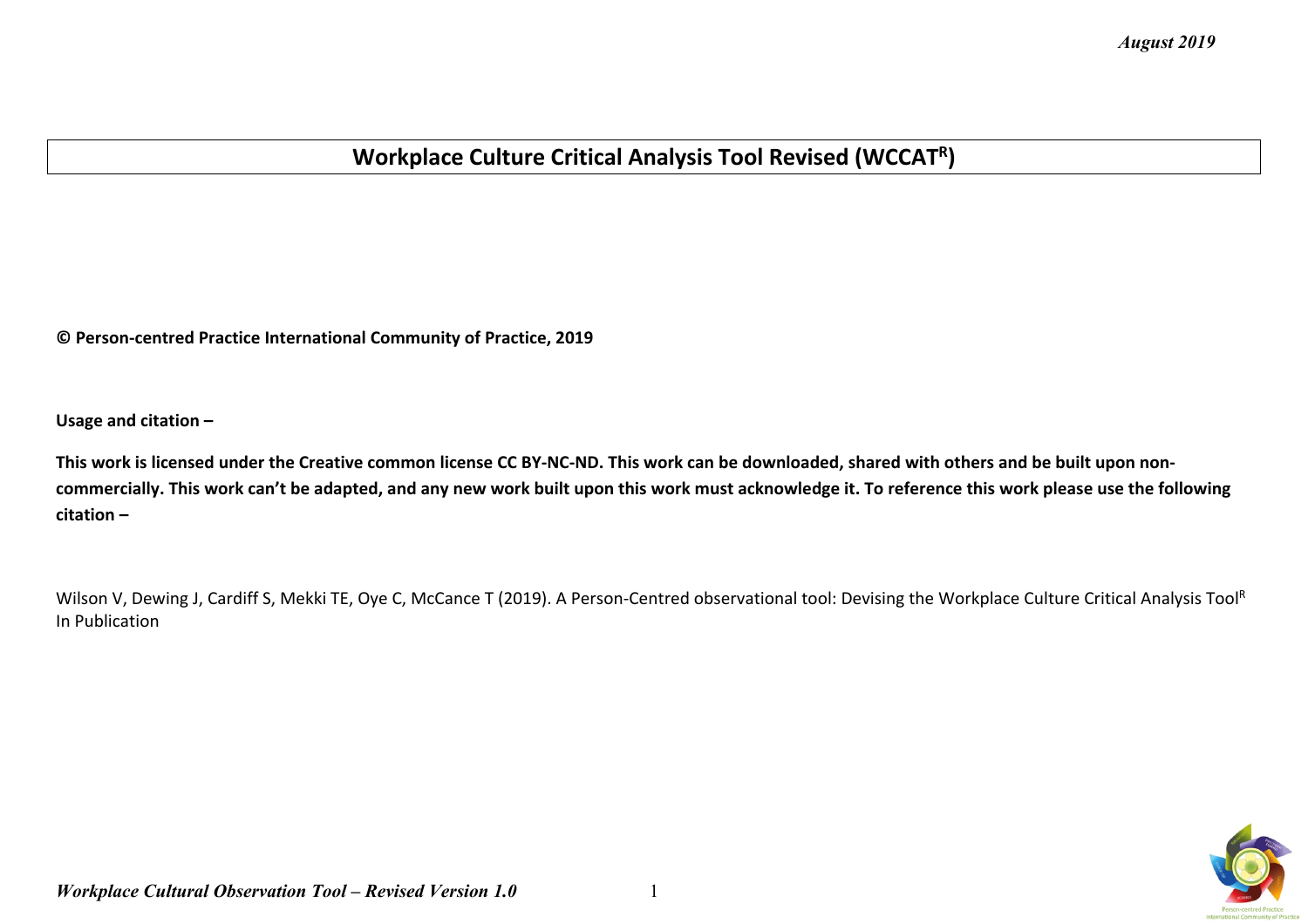This method combines observations of practice using the four domains of The Person-centred Practice Framework (McCormack & McCance, 2017) with participatory analysis, action planning and evaluation. The observation seeks to explore what is sensed (i.e. seen, heard, smelt, tasted and imagined) and perceived by observers as a way into accessing what matters to, and is experienced by, persons in the setting. The intention is to enable teams to engage in critical and creative questioning about what the data means, gain deeper insights into the workplace culture and how collaborative action can be taken to enable the culture (including care) to become more healthful (i.e. good for everyone).

### **Questions prior to commencement of the observations**

- Do you have a good understanding of/feel comfortable working with the Person-centred Practice Framework?
- $\bullet$  Have you read the WCCAT<sup>R</sup> paper/guidelines?
- Have you confirmed that people in the area being observed have received written and verbal information about the observation (and if relevant have you got the appropriate ethical approval)?
- Have you clarified which practitioners (and service users) are taking part in the observation and have they have given permission or consent to take part?
- Have you agreed for post-observation discussion with practitioners (and service users) for clarifying questions?
- Have you agreed times for initial feedback with the team at the end of the participant observation period?

### **Profile of the context/workplace**

**Purpose of Service:** Staffing/Skill Mix:

**General comments on design of the care environment as relevant to the observation** *(is there anything out of the 'ordinary' that will influence or interfere with the observation?)*

**Optional overview statement/commentary on macro context as relevant to the observation.** *See macro context in Person Centred Practice Framework; (For example, policy frameworks; strategic frameworks; workforce development; strategic leadership)*

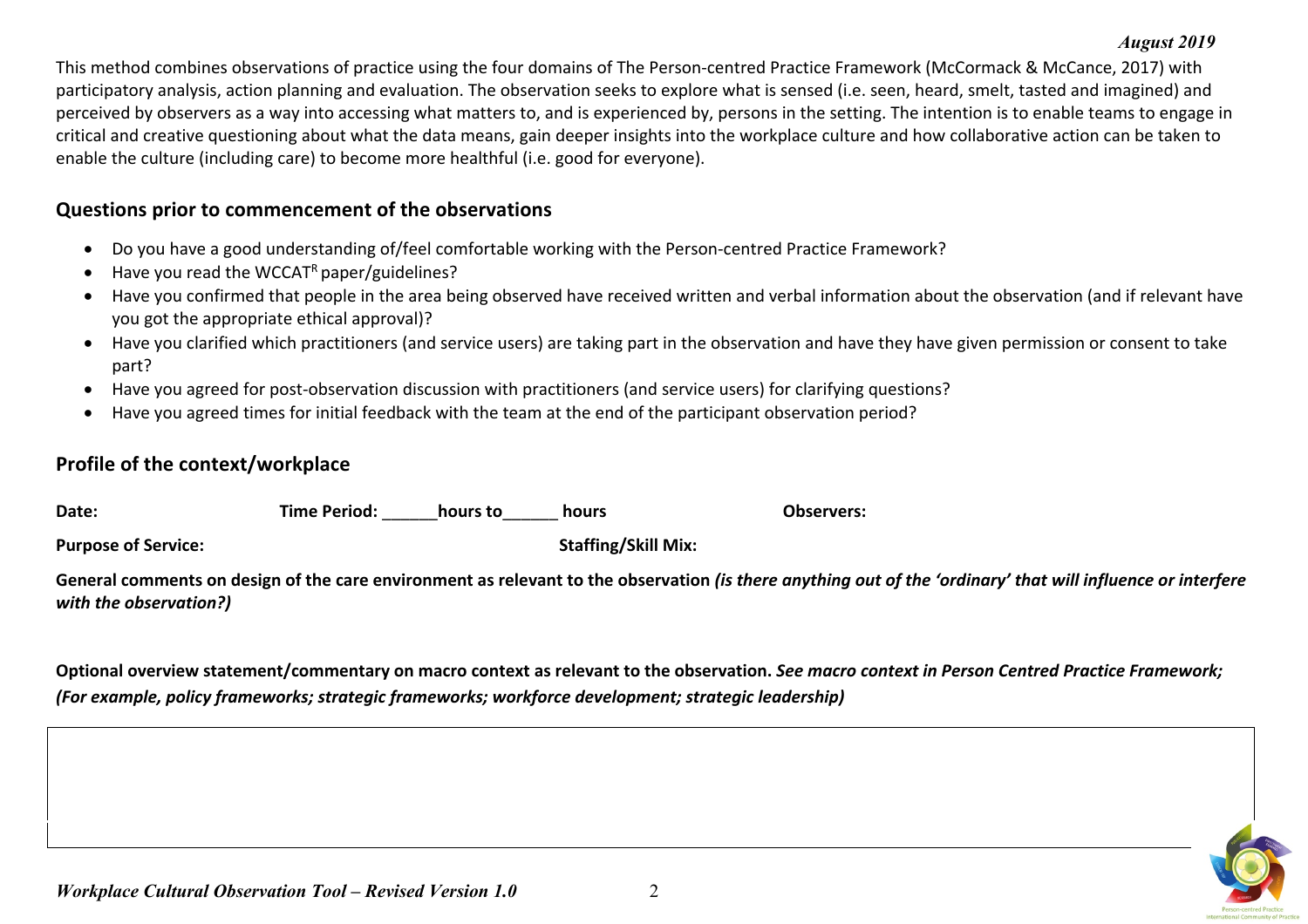## **Observation Area 1: PREREQUISITIES**

| <b>Observer Prompts</b>                                                                                                                                                                                             | <b>Observation Notes including Clarifying Questions</b> | <b>Critical Questions For The Team</b> |
|---------------------------------------------------------------------------------------------------------------------------------------------------------------------------------------------------------------------|---------------------------------------------------------|----------------------------------------|
| What do you observe that indicates:                                                                                                                                                                                 |                                                         |                                        |
| Professional competence - practitioner<br>development/use of knowledge, skills<br>and attitudes to negotiate and provide<br>care. For example:                                                                      |                                                         |                                        |
| Delivering competent care<br>$\bullet$<br>The knowledge and learning that<br>٠<br>is privileged in the care setting<br>Practitioners learning and/or<br>$\bullet$<br>developing their professional<br>competence    |                                                         |                                        |
| Developed interpersonal skills -<br>communicating and engaging with<br>service-users and significant others. For<br>example:                                                                                        |                                                         |                                        |
| Paying attention to non-verbal<br>$\bullet$<br>communication and how this<br>might impact on others<br>Using interpersonal skills to<br>$\bullet$<br>negotiate care<br>Demonstrating respect for self<br>and others |                                                         |                                        |

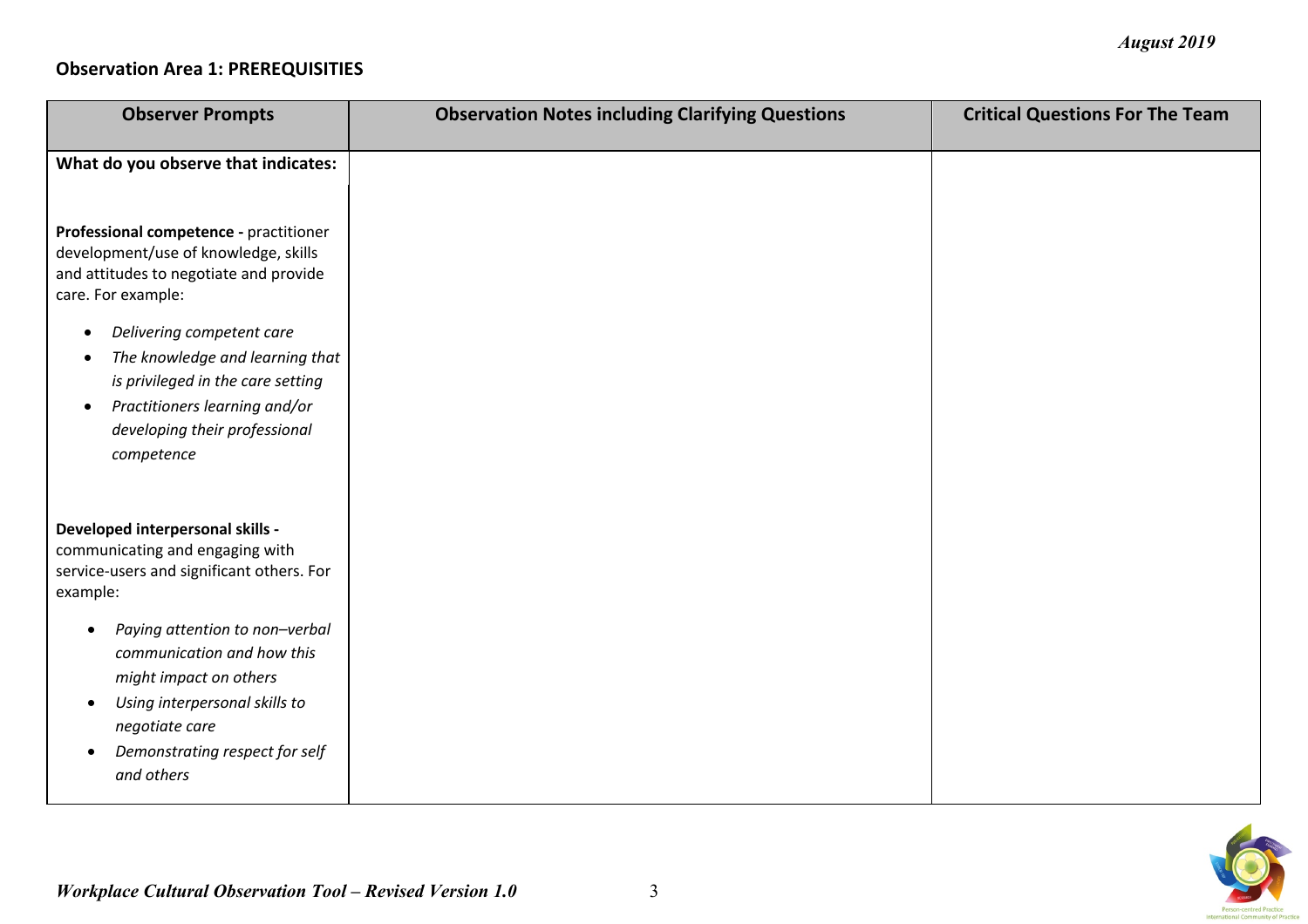**Commitment to the job -** commitment to providing person-centred, evidence informed care. For example:

- *Delivering high quality care that is informed by evidence*
- *Spending time with people receiving care*

**Clarity of beliefs and values –** being clear about the values and beliefs that influence care. For example:

- Demonstrating *actions that reflect core values and beliefs*
- *Working with a shared vision*
- *Consistency between desired values and beliefs and those experienced by others*

**Knowing 'self'** -awareness of 'self' when engaging with others. For example:

- *Drawing on own and others strengths and skills*
- *Seeking out and making use of feedback*
- *Providing challenge and support in the setting*

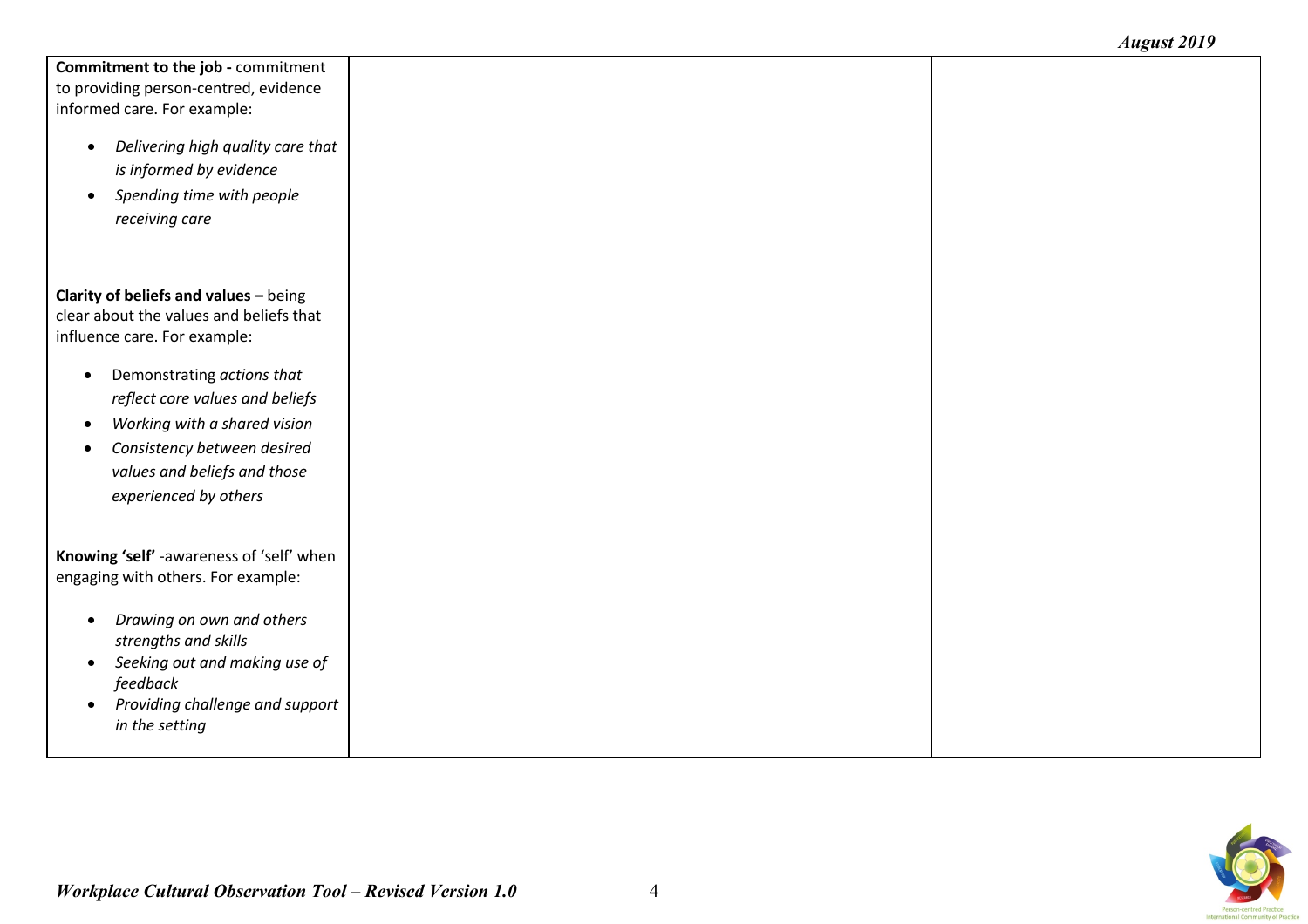#### **Observation Area 2: PRACTICE ENVIRONMENT**

| <b>Observer Prompts</b>                                                                                                                                                                                                     | <b>Observation Notes including Clarifying Questions</b> | <b>Critical Questions For The Team</b> |
|-----------------------------------------------------------------------------------------------------------------------------------------------------------------------------------------------------------------------------|---------------------------------------------------------|----------------------------------------|
| What do you observe that indicates:                                                                                                                                                                                         |                                                         |                                        |
| Appropriate skill mix - practitioners<br>experience and expertise to care for<br>patients. For example:                                                                                                                     |                                                         |                                        |
| Skill mix in the team delivering care<br>$\bullet$<br>Visibility of practitioners<br>$\bullet$<br>Input from all team members being<br>$\bullet$<br>valued<br>Level/type of busyness within the<br>$\bullet$<br>environment |                                                         |                                        |
| Shared decision-making systems and power<br>sharing - evidence of practitioners discussing<br>decisions. For example:                                                                                                       |                                                         |                                        |
| Practitioners (across disciplines) and<br>$\bullet$<br>leaders actively engage with each<br>other in decision making and taking<br>action                                                                                   |                                                         |                                        |
| How people are talked about and<br>$\bullet$<br>the language used<br>Practitioners appear well informed<br>$\bullet$                                                                                                        |                                                         |                                        |
| about what is going on in the team<br>and the wider organisation                                                                                                                                                            |                                                         |                                        |
| <b>Effective staff relationships - Practitioners</b><br>working together, evidence of collegiality.<br>For example:                                                                                                         |                                                         |                                        |
| Everyone being encouraged and<br>$\bullet$<br>supported to contribute to person-<br>centred care                                                                                                                            |                                                         |                                        |
| Practitioners offering and receiving<br>challenge and support                                                                                                                                                               |                                                         |                                        |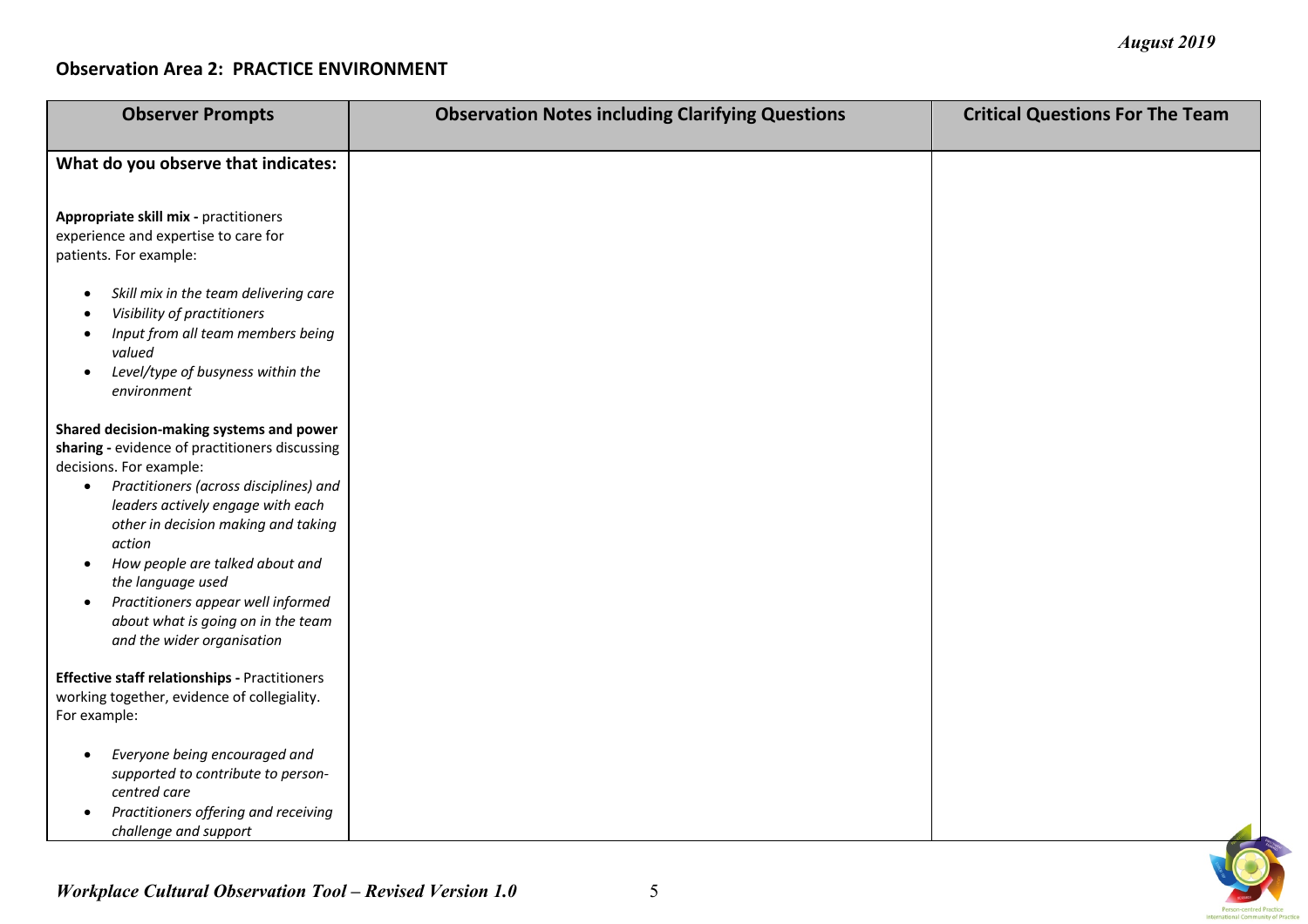| Supportive organisational system - polices<br>and other resources that support care<br>delivery. For example:                                                                                                                                                        |  |
|----------------------------------------------------------------------------------------------------------------------------------------------------------------------------------------------------------------------------------------------------------------------|--|
| Drawing on evidence informed<br>$\bullet$<br>policies supporting the delivery of<br>person-centred care<br>Practitioners feeling recognised,<br>$\bullet$<br>supported and involved in decision-<br>making about care (environment)<br>and organisational governance |  |
| Potential for innovation and risk taking -<br>Support for sharing ideas to improve<br>practice. For example:                                                                                                                                                         |  |
| Preparedness to take calculated<br>$\bullet$<br>risks and/or utilise new ways of<br>working<br>Promoting innovation in care<br>O<br>Proportionate risk assessment;<br>$\bullet$<br>where people's needs are balanced<br>with risk reduction                          |  |
| The physical environment - The care<br>environment is welcoming and conducive to<br>delivering person-centred care. For example:                                                                                                                                     |  |
| People friendliness of the physical<br>$\bullet$<br>environment<br>Cleanliness, safety, tidiness, light,<br>$\bullet$<br>colour, noise<br>Use of space and spaces<br>$\bullet$                                                                                       |  |

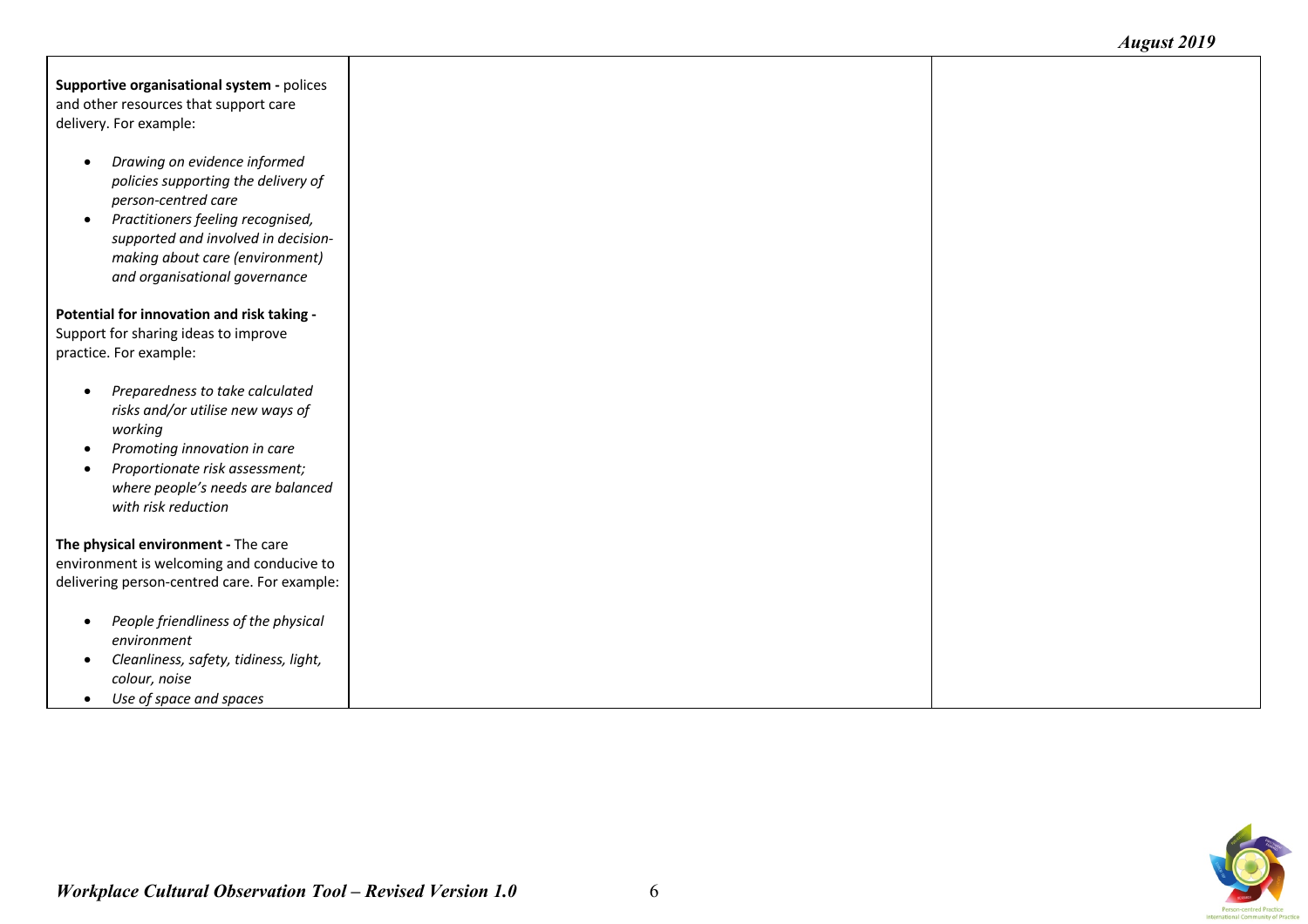### **Observation Area 3: PERSON-CENTRED PROCESSES**

| <b>Observer Prompts</b>                                                                                                                                                                                                                                                                                                                                                                | <b>Observation Notes including Clarifying Questions</b> | <b>Critical Questions For The Team</b> |
|----------------------------------------------------------------------------------------------------------------------------------------------------------------------------------------------------------------------------------------------------------------------------------------------------------------------------------------------------------------------------------------|---------------------------------------------------------|----------------------------------------|
| What do you observe that indicates:                                                                                                                                                                                                                                                                                                                                                    |                                                         |                                        |
| Working with persons' beliefs and values-<br>Practitioner is aware of and works with<br>service-user's values (what is important) and<br>beliefs (how things are). For example:                                                                                                                                                                                                        |                                                         |                                        |
| Diversity is respected and included in<br>$\bullet$<br>care<br>Privacy is honoured<br>$\bullet$<br>Needs and choices are known and<br>included in care processes<br>Practitioners get to know service<br>$\bullet$<br>users and use the knowledge as part<br>of engagement and care<br>Practitioners seeking feedback on<br>$\bullet$<br>how people make sense of their<br>experiences |                                                         |                                        |
| <b>Engaging authentically - Practitioners are</b><br>genuine in the way they engage with others.<br>For example:                                                                                                                                                                                                                                                                       |                                                         |                                        |
| Practitioners being their natural-self<br>$\bullet$<br>Understanding the person's<br>$\bullet$<br>perspective and where appropriate<br>resolving differences<br>Being present when working with<br>$\bullet$<br>service users                                                                                                                                                          |                                                         |                                        |

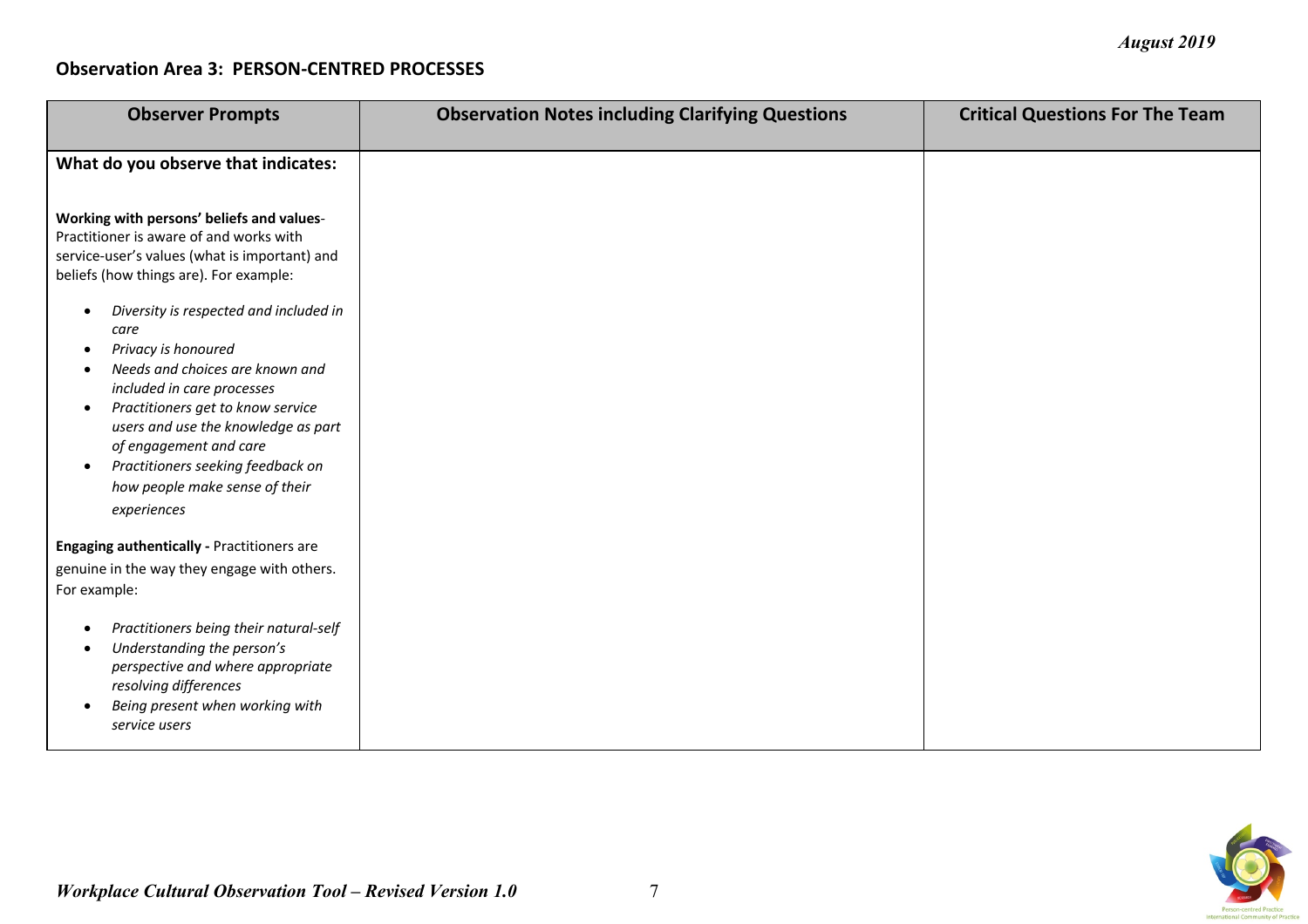**Shared decision making -** Evidence of practitioners involving patients and those important to them in decisions about care. For example:

- *Choices and decisions are represented in care planning, documents, and discussions (such as handovers/reports and meetings)*
- *Others that matter to the person receiving care are included and involved in care*
- *Shared decisions are being made and acted on*

**Being sympathetically present -** Practitioners listen and take time to find out what is important for the patient. For example:

- *Persons narratives/care experiences is listened to and responded to*
- *Practitioners pay attention to the person's needs and not only the immediate task at hand*

**Working holistically -** attentive towards a person's physical, emotional, sociocultural and spiritual needs. For example:

- *Persons are receiving care that reflects all the domains that matter to them*
- *Choices are reviewed and care plans updated as needed*